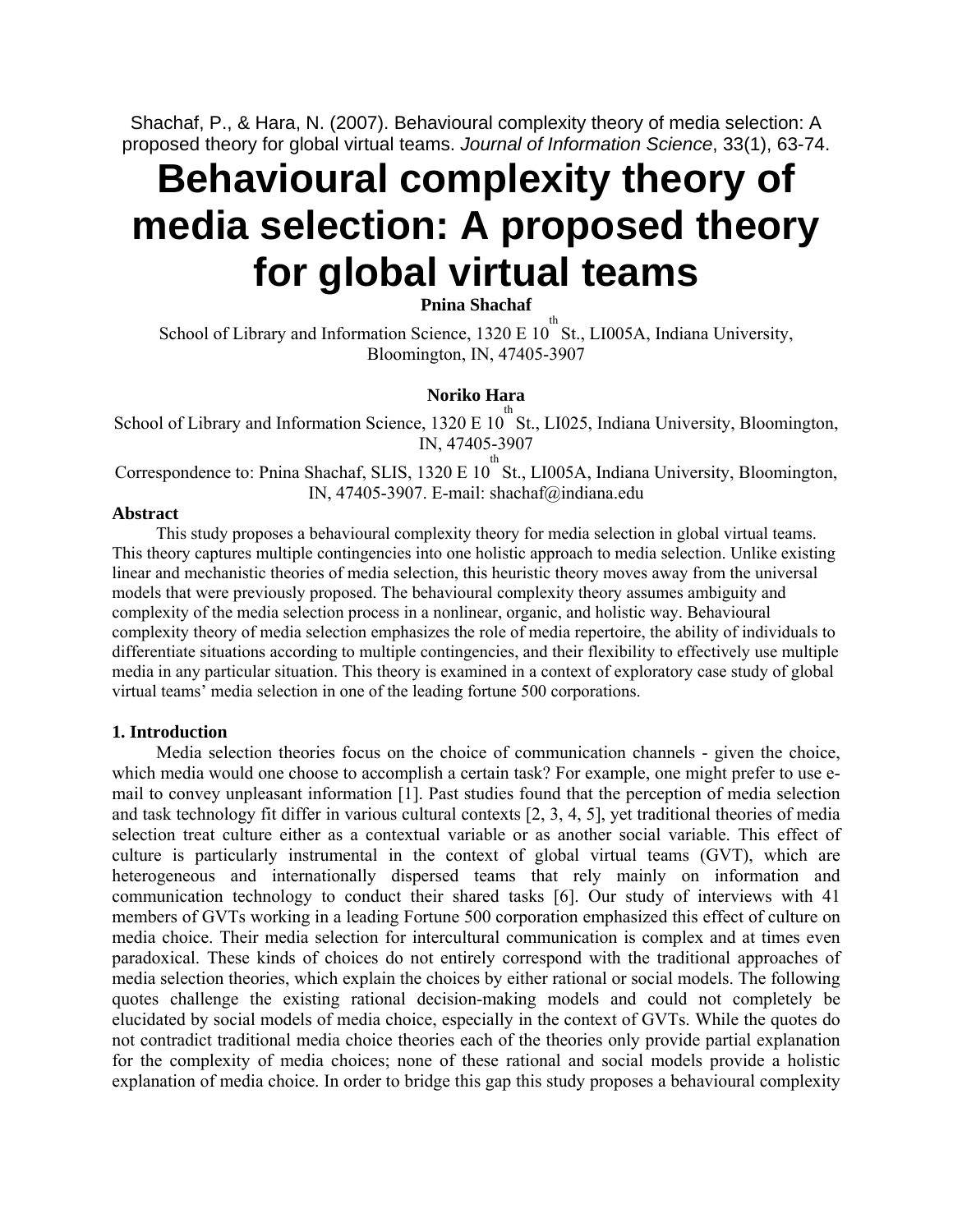theory for media selection in global virtual teams. The behavioural complexity theory provides a holistic explanation to media choices.

(1) So, I think if you go from a western kind of culture to some of these other ones that are different … your communication style, and the medium you use would change…(2, 7/24/02,  $\text{U.S.}\right)^1$ 

(2) I use different [media] depending upon the situation. For example, when I'm working with Japan... I resort to e-mail quite often...  $(4, 7/29/02, U.S.).$ 

(3) With people who don't speak very good English . . . if I can, I prefer to use the written word, because you can be more concise, and it gives the person the ability to read it and understand it. (23, 9/23/02, U.S.)

These quotes focus on challenges of cultural diversity that have been mediated by the use of media channels which were intentionally selected for this purpose. Quotes 1, 2, and 3 suggest that the leanest communication channel, e-mail, was selected for extremely complex communication incidents (intercultural communication) unlike the perceived best fit—face-to-face for complex and ambiguous tasks— according to media richness theory. Further, because these team members did not share the same social background and had to cope with multiple discontinuities [7], traditional social models [23, 24] were not useful for this particular situation because their assumptions were not met. These interviewees do not describe their choices as a universal way for GVT contexts. At times they had no idea what the social norms are in their team-mates' (remote) site and (different) cultures. They made assumptions about the situation and learned from their own best and worst experiences. Furthermore, unlike most media choice theories that approach media channels as distinct channel units (e.g., face-to-face, phone, e-mail), Quote 4 describes how multiple communication channels (e.g., e-meeting and teleconference) are used at the same time; channels complement each other in order to overcome intercultural communication challenges. Using only one of the available media channels increases intercultural miscommunication, but combining channels balances these limitations and improves intercultural mediated communication.

(4) We … do . . . an e-Meetings. . . share part of my desktop with someone else… this is typically what we set up when we talk with the [Japanese] guys… we'll show the agenda [on the screen]. As we talk [teleconference] about issues, we'll type in the result or whatever, the resolution, and we save all this stuff in a database, which we all have access to. . . . As we come to a resolution, I'll start typing there, and I'm hoping that that will help them verify the result, and that we're communicating effectively so they can see me typing the result on their screen. . . . Anything visual to sort of help guide the conversation or provide an outline that they can read, it helps them, it helps us all. (12, 8/30/02, U.S.)

Other descriptions made by GVT members have been predicted in part by traditional theories, such as media richness theory [8, 9, 10], task technology fit [11], social influence theory [12], and social presence theory [13, 14]. These traditional media selection theories approach this process in an artificial and linear way that is characterized by a simple and predictable cause and effect relationships. Yet not a single theory had the power to provide a holistic explanation of the whole range of descriptions provided by our GVT interviewees. Unlike traditional approaches, GVT interviewees described a heuristic and nonlinear approach to media selection processes that assumes ambiguity and complexity. The Behavioural Complexity Theory (BCT) of media selection emphasizes the role of media channel repertoire, the ability of individuals to differentiate situations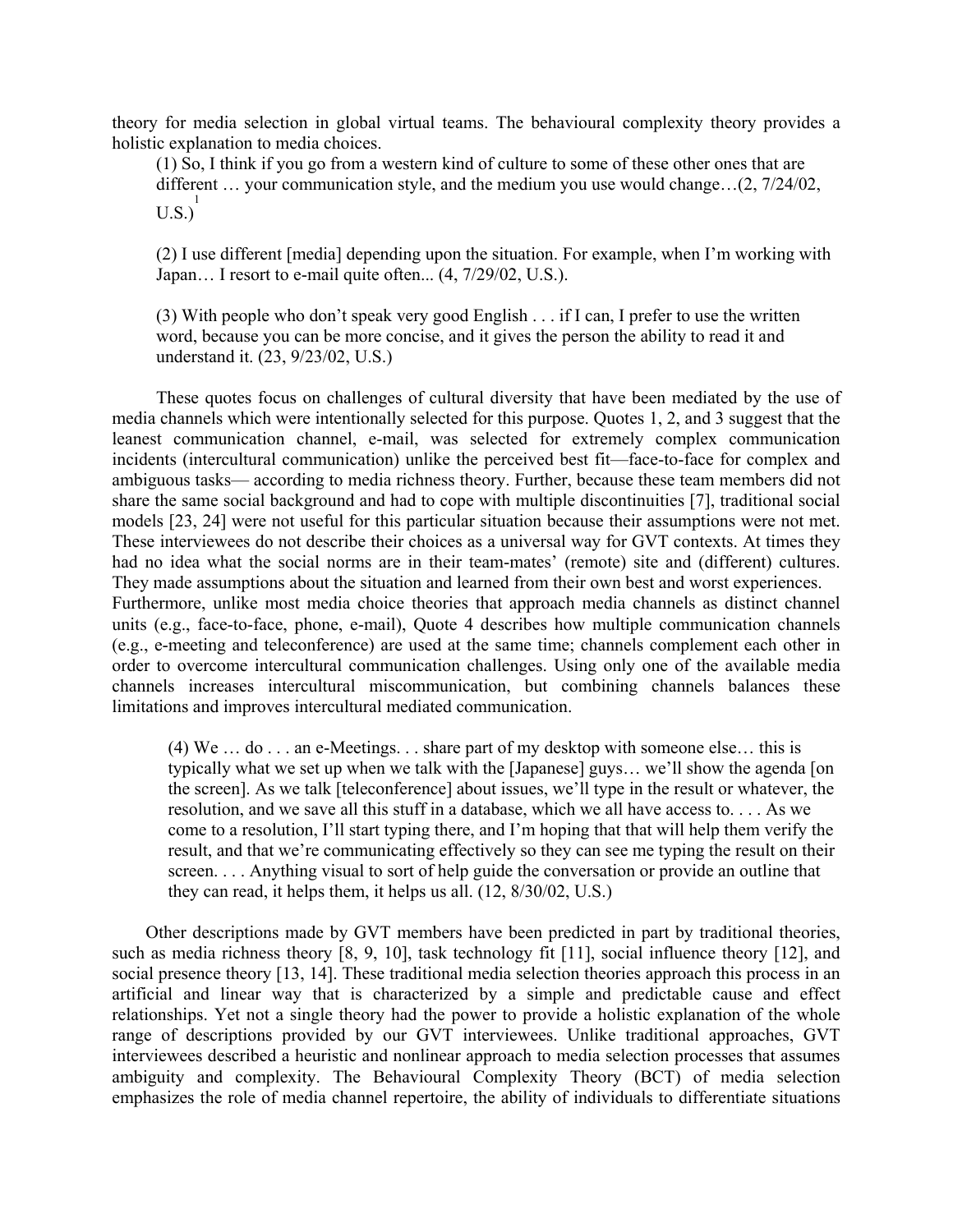according to multiple contingencies, and their flexibility to use multiple channels in any particular situation. Channel repertoire is the range of media channels that can be used by GVT members to communicate with each other. We suggest here that BCT provides a more accurate description of media choice process in the context of GVT.

Following the description of our method in section 2, we will begin by outlining the theory of media selection (BCT) that we propose, along with its assumptions and main components, in section 3. Next, in section 4, we will revisit the traditional media selection theories and demonstrate how these theories, when they are applied in the context of GVTs, do not meet their assumptions. Data will be used to support our arguments, dismantle existing theories, and emphasize the main components of the BCT.

#### **2. Method**

Assuming that media selection by GVT members is fundamental to the completion of their tasks—because these teams rely mostly (and in some teams solely) on information and communication technology to conduct their shared tasks—this paper focuses attention on the media choice process as perceived and described by these team members. Data were collected as part of a larger exploratory study that aimed at understanding the impact of cultural diversity and information and communication technology on GVT effectiveness [6]. Using a case study approach, this paper aims to explain the media selection process of global virtual team members. The purpose of a case study is to "make observations about the explanatory power of different theoretical arguments that, through replication, can be argued to generalize." [15, p. 126]

The source of data was individual interviews with global virtual team members in a Fortune 500 corporation in the computer industry. The bulk of the data came from members of global virtual teams who worked in that leading multinational corporation. The multinational corporation's top management was based in the U.S. but a number of divisions were located around the globe. The corporation has employees in Asia, Europe, North and South America, and Australia. Theoretical sampling of participants for this study used the snowball sampling method. The sample size was finalized during data collection [16], with data collection ending as theoretical saturation was attained. In total, this study included 41 participants, forming a group that included individuals from nine countries of residency (France, Germany, Israel, Italy, Japan, Netherlands, Switzerland, U.K., U.S.), with numbers per country ranging from one to fifteen participants. The data resulted from nine months of data collection from June 2002 until February 2003 and originated from 41 interviews— 16 face-to-face and 25 via telephone. Due to the exploratory approach of this study, the interview protocol was developed with open-ended questions [17]. While face-to-face interviews were conducted to gain rich data, telephone interviews were used when face-to-face interviews were not possible and when access to interviewees was difficult or impossible due to geographical or time constraints [18]. This approach enabled the study to reach a sample population that was distributed in geographically dispersed locations.

Interviewees communicated with each other using multiple technologies in addition to faceto-face meetings. The media channels were mainly employed through corporate-wide use of Lotus groupware. Lotus groupware provides support for e-mail, Sametime (chat and e-Meeting), team room (shared electronic workspace), and other applications. Participants of this study reported on their use of e-mail, chat, e-Meeting (a web-based meeting using whiteboard, group chat, audio, video, and screen sharing), teleconference, and team room.

Following Miles and Huberman [17], the continuous process of data analysis was intertwined with additional data collection. Conceptualization and theory generation occur through a process of continuous data collection and data analysis [16]. The coding and interpretation made on early transcriptions were used during later interviews for data collection. An inductive approach was used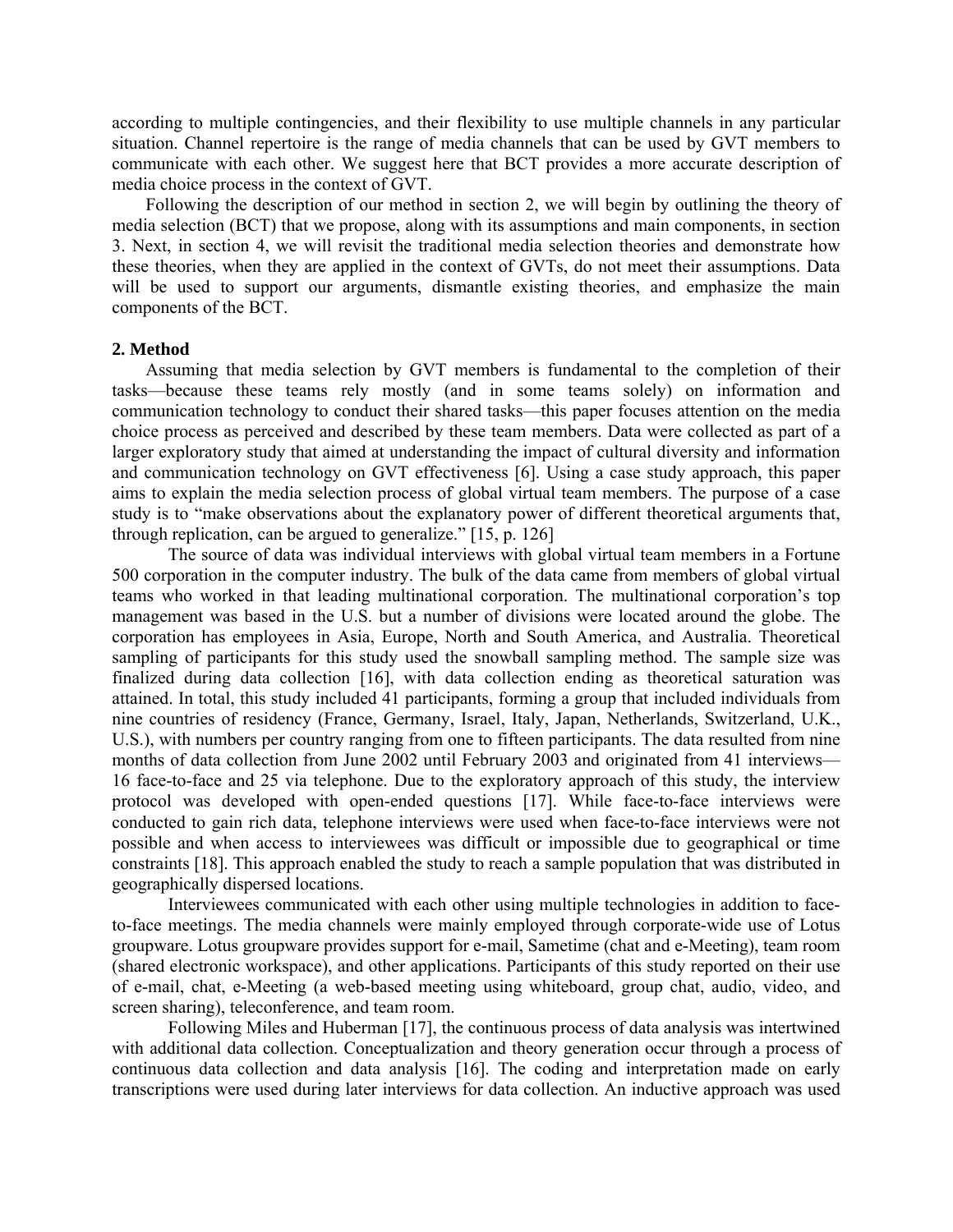for interpretation to enable the formation of grounded theory [16, 17]. Categories were developed from the data. Then concepts from the data were sorted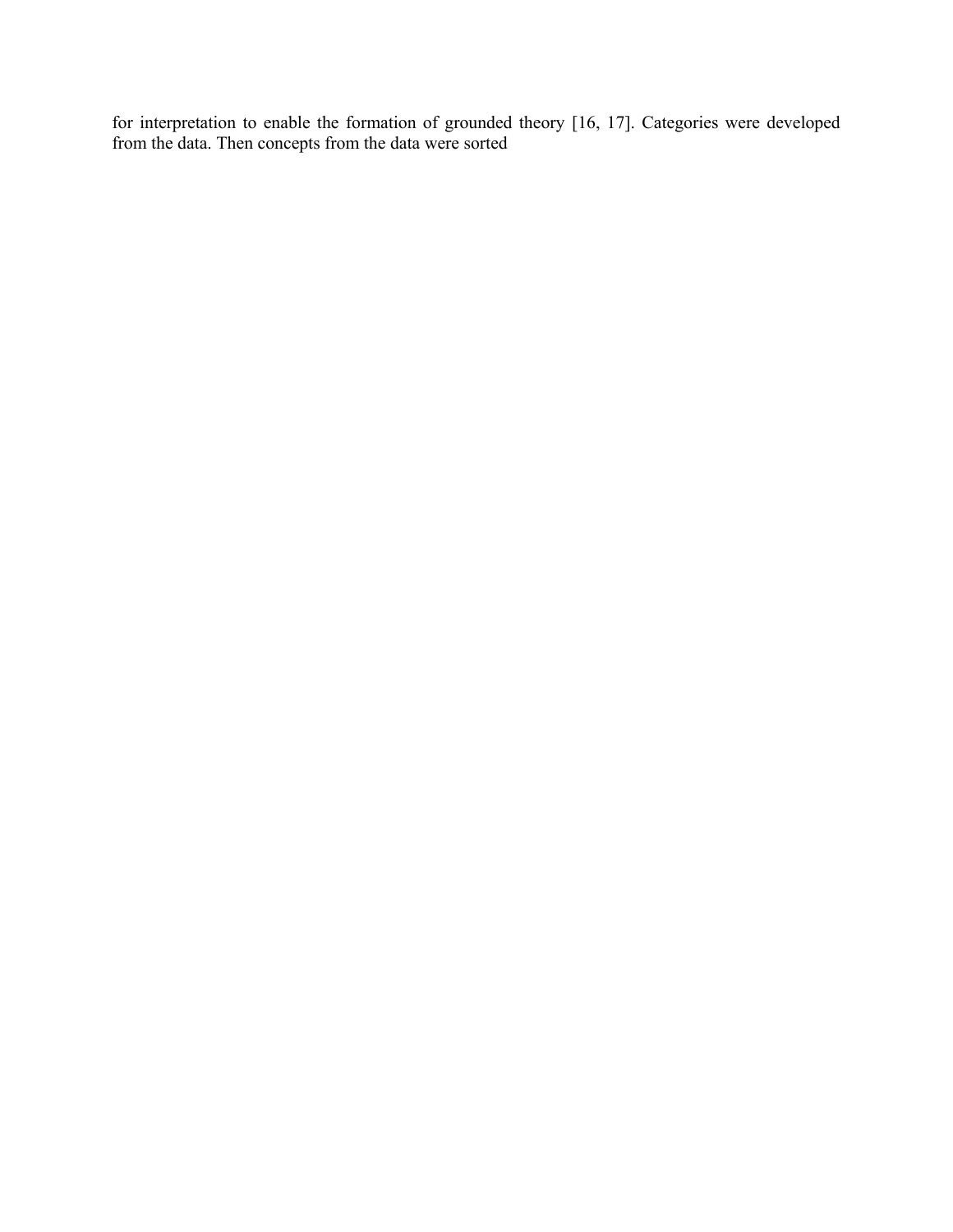according to the categories; an examination of the sorted data identified patterns and relationships. Data analysis and coding began once the first interview was transcribed and lasted until after the final interview was transcribed.

Data analysis was supported NVIVO 1.3, which is designed for qualitative analysis. This software was used not merely as a tool to mechanize the clerical tasks of data administration and archiving, but rather as a tool for analysis [19]. The code-and-retrieve approach retrieves all instances of data quickly with its cross-categories search option [20]; the co-occurrence of codes is valuable in the building of grounded theory. We used NVIVO 1.3 and not other software for qualitative analysis because it supports data transcribed in languages other than English (a portion of the data in this study is transcribed in Hebrew fonts).

### **3. Behavioural complexity theory**

We propose a new theory of media selection: the behavioural complexity theory (BCT). We argue that BCT better explains the process of global virtual team members' media selection. This theory is composed of two elements: (1) repertoire of channels and (2) flexibility of individuals. According to the BCT, media selection is a process of excluding channels from the repertoire of media channels. Multiple contingencies affect this process of excluding channels; the process is reiterative until chosen channels are utilized. Instrumental to this process is individuals' flexibility to make complex and paradoxical selections (of one media channel, a range of channels, or at times, a combination of channels simultaneously) and to use channels in complex and paradoxical ways. We will first outline the BCT assumptions, then we will describe the role of channel repertoire along with the multiple contingencies that are involved in the process, and we will end with describing the flexibility of individuals to use channels in complex as well as paradoxical ways.

BCT assumes that media choice:

- 1. is context dependent; context involves the socio-cultural and technological environments.
- 2. is a decision making process that can be done at the individual, dyad, or group level.
- 3. is not merely a linear and rational process, but an iterative process.

### *3.1. Media channel repertoire*

Media selection occurs among a repertoire of channels, which includes the range of channels adopted and used by team members for communication and information sharing. For example, most organizations today offer the option to communicate face-to-face, via phone, snail mail, memos, email, and some organizations offer support for additional communication channels, such as chat, team rooms, videoconferencing, and the like. Six contingencies limit this range of channels and are listed below:

- 1. Team geographical dispersion and multiple time zones.
- 2. Social proximity and cultural diversity.
- 3. Task at hand.
- 4. Individual preferences to use or avoid media channels.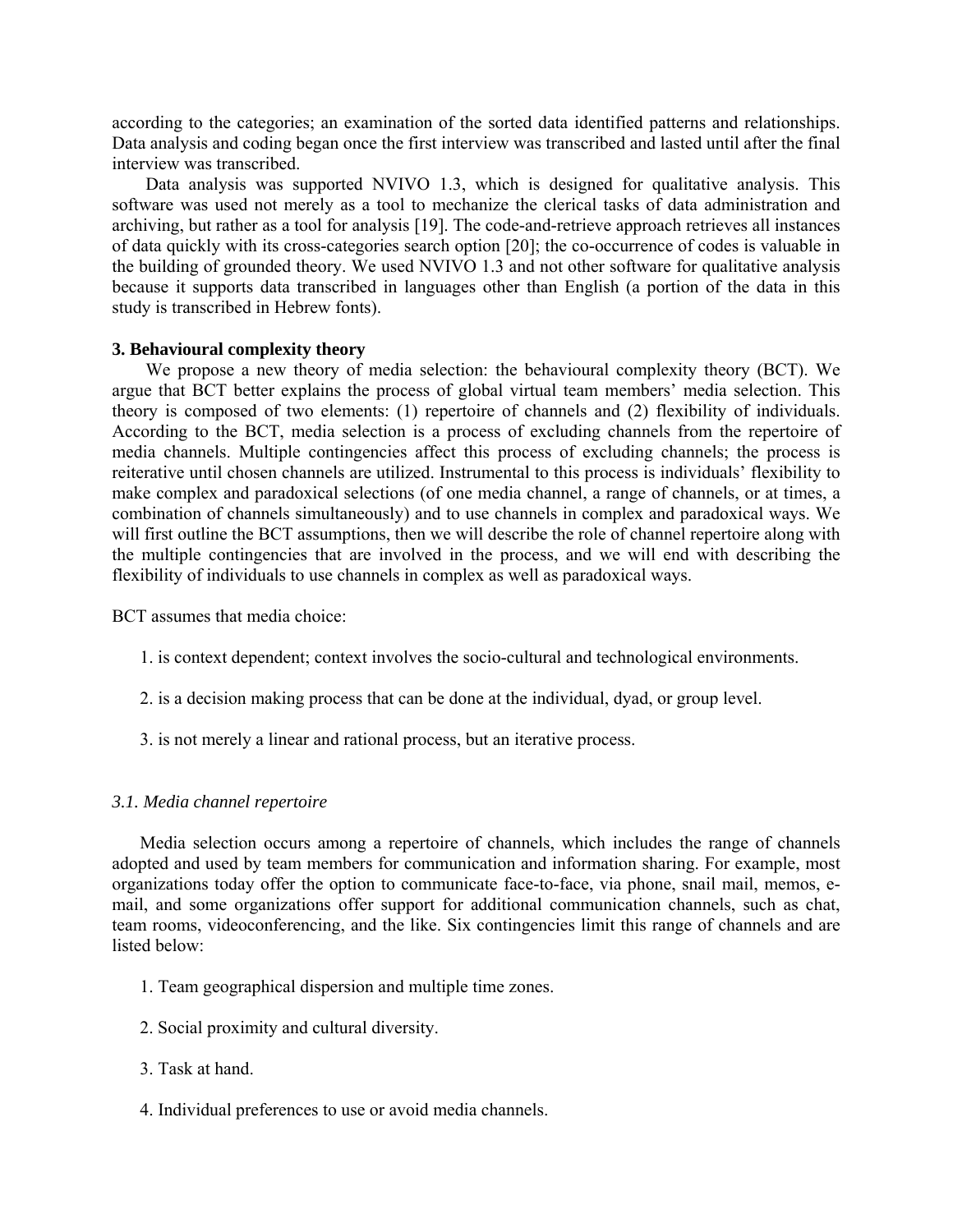5. Accessibility of team members to use a particular media channel in a specific situation.

6. The initial channel that was used by a team member.

Despite the fact that these contingencies have, in part, been identified before [3, 17] we will discuss each of them. In doing so, we will support them with quotes from the data and will show that each contingency contributes to the "exclusion" process of limiting channel repertoire.

3.1.1 Contingency 1 - Team geographical dispersion and multiple time zones.

First, communicating across different time zones limits the range of channels. When communicating across different time zones, asynchronous channels, such as e-mail, are used (see Quote 5). When members are geographically dispersed, a limited range of channels are used in the process of selection, excluding, for example, face-to-face meetings. When time zone differences are wider, the range diminishes and synchronous channels are excluded during portions of the working day. For example, when a team member in the US (East Standard Time) wishes to communicate with a Japanese teammate, synchronous channels are almost always excluded from the repertoire of channels due to the thirteen hours difference between the two time zones. Since European and American team members can communicate only during their working hours (America's morning and Europe's afternoon), the repertoire of channels is limited to asynchronous channels or to synchronous channels only during several hours of each working day.

(5) Recognize that there's a [time zone] problem there and do what you can to overcome it. So with Japan I use a lot more e-mail because it works well over the time zone differences. A lot more e-mail there. (4, 7/29/02, U.S.)

3.1.2 Contingency 2 - Social proximity and cultural diversity.

Quotes 6, 7, and 8, below illustrate how the initiator's perceived social proximity among people in the communication incident limits the range of channels. Social proximity in this context is defined by organizational vertical and horizontal differences, country of origin and country of residency differences, shared history, level of familiarity, and shared native language. Social proximity influences the preferred formality and synchronicity of the channel. For example, when members share high social proximity (close to each other) a wider range of channels can be used. Synchronous and informal channels (e.g., chat) are excluded from the repertoire and the range of channels is smaller when low social proximity among members is involved. Similarly, when vertical or horizontal organizational differences are significant, employees who are lower ranked or dispersed are more likely to initiate (upward) communication via formal and asynchronous channels. In a similar way, communication among pairs who do not share history and are unfamiliar with each other lead to selecting channels that are perceived to be widely adopted and used, such as e-mail and telephone. Consequently, social proximity limits the range of channels for GVT members. Quotes 1, 2, 3, and 4 above also illustrate how language and culture limit channel in addition to those below.

(6) The level of familiarity we have will have some effect. Most of the time if it is someone we never talked to, or it is the first time, or we are distant from each other, in a different hierarchical level, in other words he is a top executive or alike, or due to any other reason that creates distance, then I would rather use e-mail since it is more formal; the language is more formal. I can use the spell checker…If it is someone closer to me, closer might be that we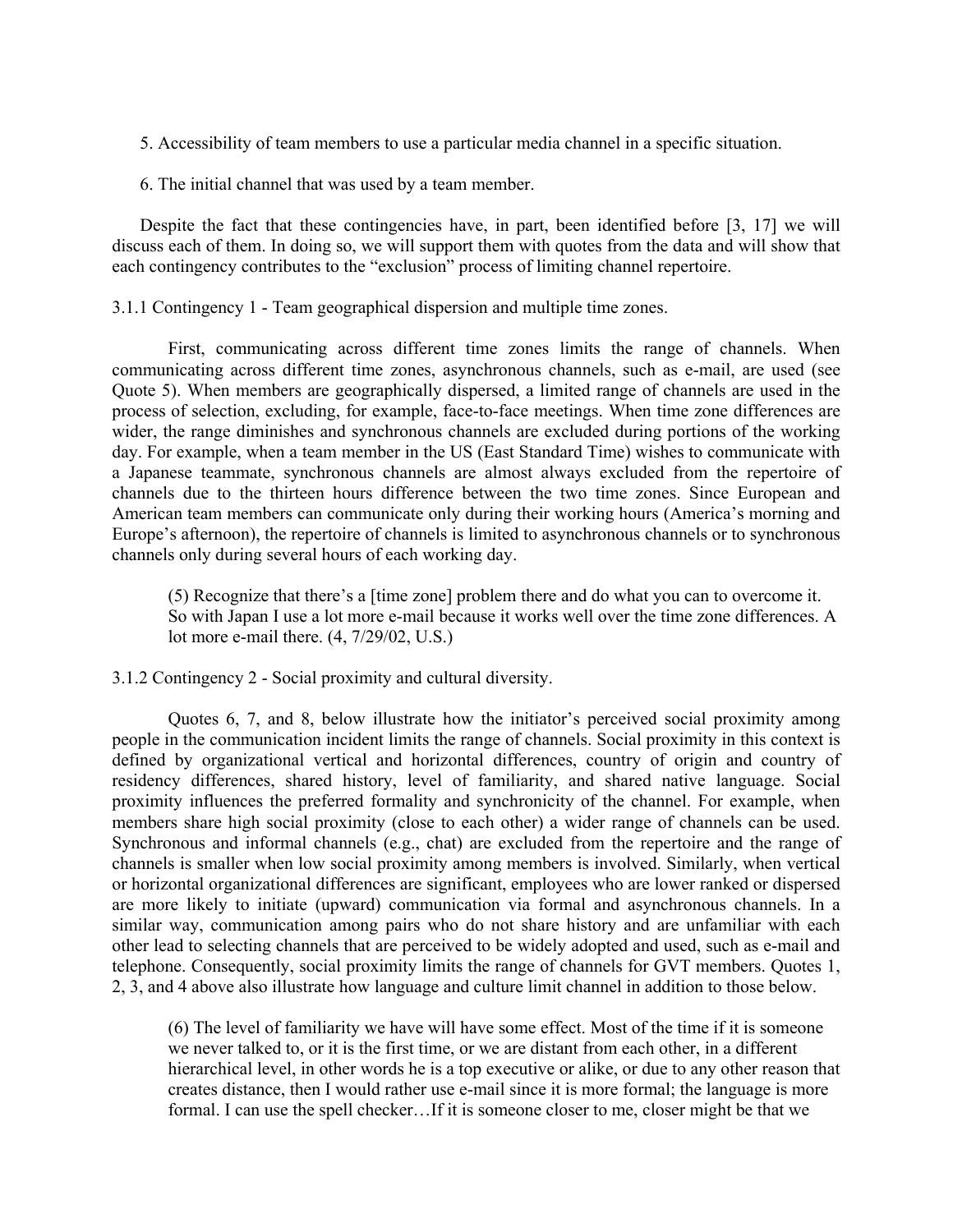have been talking a lot, or we are at the same league, or that we share physical proximity, or due to any other reason that makes me feel that this person is closer to me, I could easily use the chat.  $(16, 9/10/02,$  Israel)<sup>2</sup>

(7) …if I'm communicating with someone in corporate that I've never met, it's unlikely that I'm just going to Sametime them. If it's someone up the chain, I'm going to do that appropriately in e-mail or call them on the phone. I'm not just going to Sametime them and say, "By the way, I'm so and so." (31, 10/21/02, U.S.)

(8) I wouldn't Sametime quite so much in a formal context, so let's say one of the high-level managers over in Japan came and said, "We need to know something about next year's planning cycle. How many people do you think we need to allocate?" I probably wouldn't use Sametime with that because it's too informal. There, they're really requesting some kind of formal statement. Then I would use e-mail. If there's some formal communication…You'd want a document so you can sit down and review it; you can look at it, you can think about it. You can't review that with a piece of speech. (4, 7/29/02, U.S.)

3.1.3 Contingency 3 - Task at hand.

The task at hand is another contingency that affects the channel that is selected. Some tasks are too complex to be communicated via particular channels. Thus, the range of channels for complex tasks is more limited. A wider range of channels can be used for routine tasks. Quote 9 extracts how the task at hand affects the selection.

(9) …for instance if I have a quick question I would send them a chat. If that question would then have a complicated answer, I would pick up the phone. Because when you need to communicate and be clear and be sure that there is clarity, you talk [by] the phone. (2, 7/24/02, U.S.)

3.1.4 Contingency 4 - Individual preferences to use or avoid media channels.

In addition, the preferences of each individual influence the media choice. For example, a participant referred to a case "with people who don't read their e-mail, you don't send them an email." (31, 10/21/03, U.S.) The same interviewee (Quote 10) suggested that he will *not* use particular channels with specific individuals. Similarly, the channel selected can be limited based on specific individual preferences in a particular situation (Quote 11). It can be a joint process by the two people involved in the communication incident.

(10) Depending upon the individual, you'll come to a choice. I don't tend to treat groups as being all identical; I treat them as individuals, really, so different people different things suit. I can name names in the building where I know they actually prefer to use Sametime over face-to-face…" (4, 7/29/02, U.S.)

(11) …it's more to do with individual circumstances. There are other situations, obscure situations, where you might not do that… We have a lot of people working out of offices with no walls. In those circumstances, talking on the phone can be worse because you don't want people to overhear you. So in those circumstances, you might take it the other way. Even though the communication is not as easy, it's more private to do it through e-mail or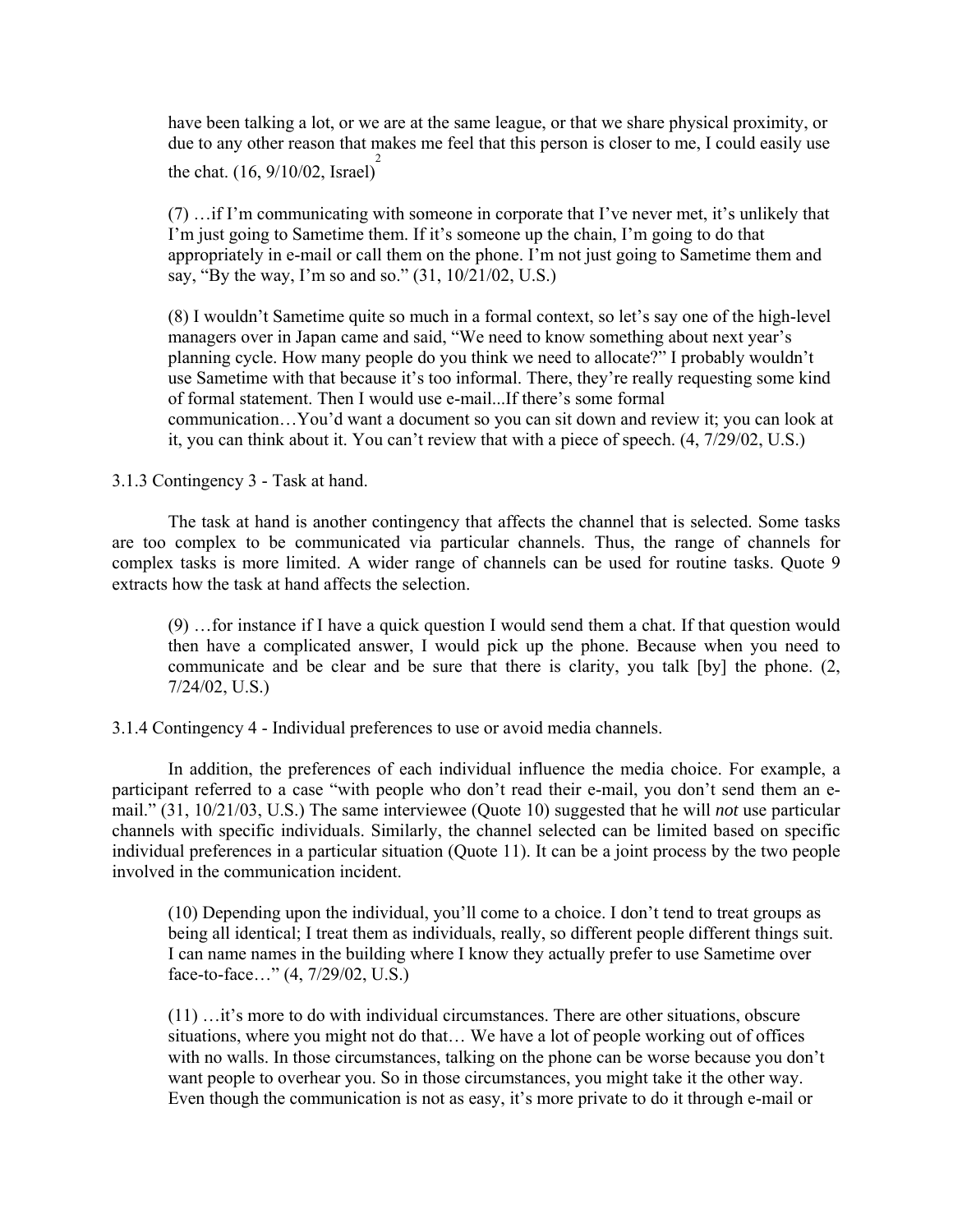through Sametime…I can then respect that, and say, "Well, do you want to find a private room?" or "Do you want to take this to Sametime?" (4, 7/29/02, U.S.)

Further, cultural preference and technology penetration rates affect the channel that one selects to communicate with someone in another country and further limit the range of channels that can be used. Quotes 12 and 13, made by two American interviewees, provide examples of perceived differences in the use of technology by European and Chinese users.

(12) Most of western Europe…much more pervasive with cell phone technology than we are. . . saying, "Here's my cell phone number, call me anytime." And they're very conducive to taking that call and transacting business, etc. But most American audiences are not as—even if they may have cell phones—are not as comfortable. .. oddly enough, if you ask them to check e-mail at a certain time, they're not going to do that, whereas we're quite comfortable doing that, but they're quite comfortable taking a cell call. . . I also think it may be somewhat cultural. (7, 7/30/02, U.S.)

(13) You may not be able to get them [Chinese] on instant messaging, because they may not have as much access, so it's easier to get to them on the phone. They do have a lot of cell phones, so it's easy to get them on the phone. (23, 9/23/02, U.S.)

3.1.5 Contingency 5 - Accessibility of team members to use a particular media channel in a specific situation.

Quotes 14 and 15 illustrate that accessibility of someone to respond (or not) in a particular moment limits the range of channels and determines channel choice. These interviewees reported that they tried several channels after the first attempts to use a channel were not successful. This process suggests that rather than a universal fit of one channel for one task, "best fit" of media is done by combining multiple channels (a repertoire of channels was selected) for one task. Moreover, media selection process involves several iterations of selecting appropriate channels; each attempt begins when the receiver is not accessible to use a channel. This process involves several channels in the repertoire until the message is transferred. A default channel (e-mail or voice mail) is used on occasions when the cost of effort (in terms of time) to use a channel accessible for both is too high for the particular task.

(14) … we Sametime a lot, and we'll also use the telephone… if I call, and there's no response on the phone, I'll check the network to see if they're on Sametime. If they're there, I'll try that. If I don't get anything there, then I'll look to see if they have a cell phone. (11, 8/30/02, U.S.)

(15) …if someone is on the phone and you call them you couldn't reach them, and you see that they are there on the Sametime, you use the Sametime … interrupt them since they may be only listening and not presenting [at the teleconference]. And you send them quick Sametime or quick chat. (2, 7/24/02, U.S.)

3.1.6 Contingency 6 - The initial channel that was used by a team member.

Quote 16 suggests that the use of the initial channel is yet another contingency that affects the choice of channel to respond. Thus, the process of media selection in initial communication is slightly different than that of providing feedback and replying to a message. Often times team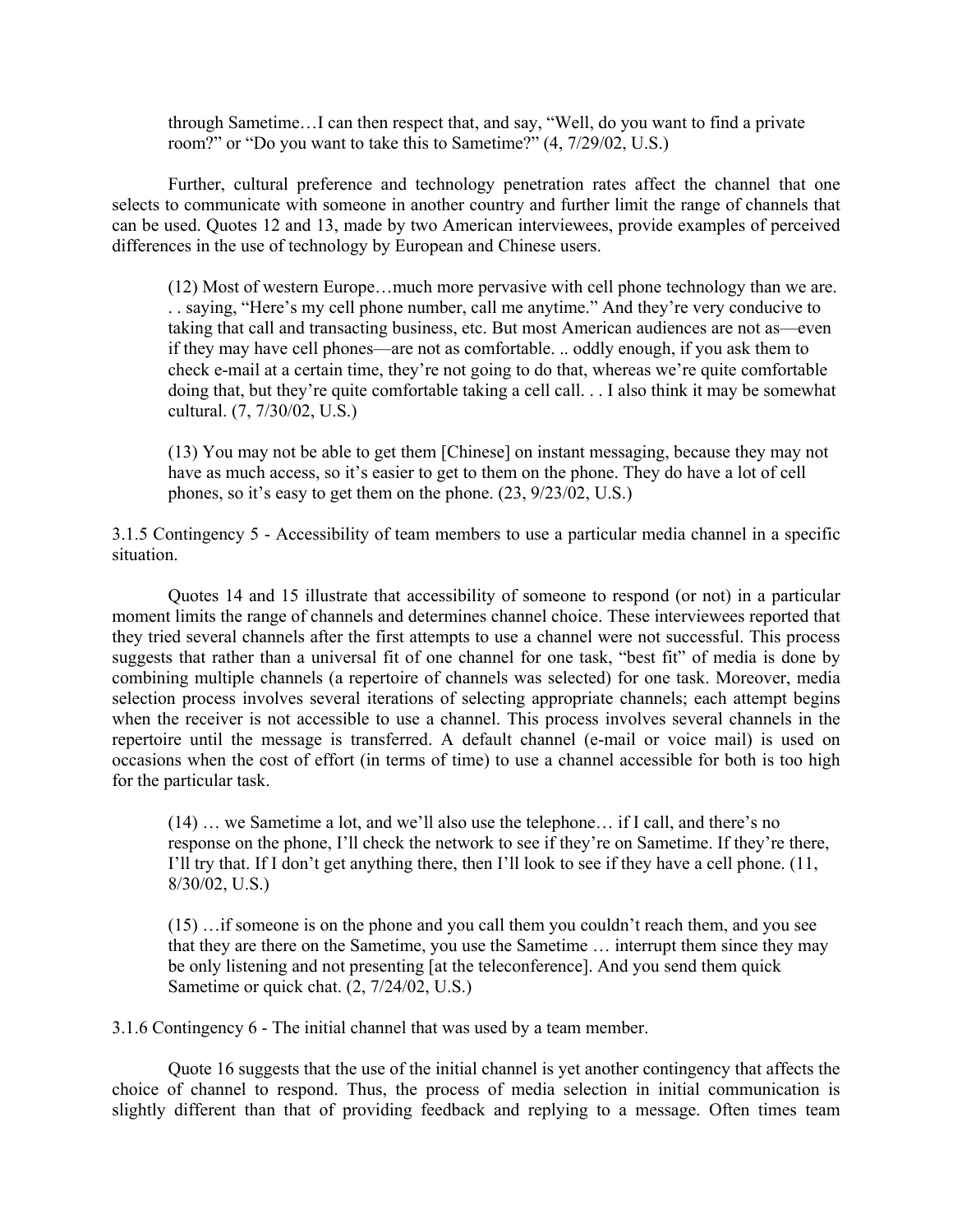members are using the initial channel to respond to the sender, even though it became clear that this is very ineffective approach to accomplish a task. Since many of the communication incidents involve several exchanged messages, most of the messages are transferred back and forth by the initial channel. That is, the initiator of the communication incident selects a channel and the following messages are conducted with the same channel, even when it is not the best (or even good) fit with the task. Alternatives are not evaluated until it is evident that the used channel is ineffective, and then best fit is identified. This ineffective channel is, then, excluded from the repertoire of channels to be used.

(16) I even had [employees] who would…send e-mail, just e-mail after e-mail after e-mail on something that was very complex, arguing with each other, and they would actually sit next to each other in the office, and they wouldn't go talk to each other… (31, 10/21/02, U.S.)

Most of these contingencies have been identified in the literature [e.g., 3, 15, 21], yet previous theories assume that these contingencies help select one best channel for a particular situation. We found that these contingencies are instead limiting factors; they affect the exclusion of channels from being used in a particular situation. In other words, in other theories, like the media richness theory, the approach to the contingencies have been positive (or best fit) whereas in our proposed new theory, BCT, it is a reflection of an opposite process (unfit), reducing, excluding, and eliminating channels from the repertoire.

## *3.2. Individual's flexibility*

The second component of the new theory that we propose, BCT, involves individuals' flexibility to use multiple channels in a particular situation. Hooijberg et al. [22], Boal and Hooijberg [23], and Kayworth and Leidner [24] discussed the application of behavioural complexity theory to explain leadership behaviours. Similarly, we propose that the media selection process involves an adjustment process according to the limitations that are made by the specific contingencies. Effective channels selection involves the individuals' ability to differentiate situations by multiple contingencies and to select and use channels for a particular situation. The complex and dynamic social context of global virtual team members forces individuals to be flexible in their media selection. Their flexibility enables them to adapt their behaviours according to multiple contingencies; these affect their complex choices of communication channel and at times results in paradoxical selections in response to the environment. An individual's flexibility is instrumental in adapting to the dynamic environment. These adjustments result occasionally in paradoxical media choices. One example of the paradox is illustrated by the case that team members choose lean media for a complex task—heterogonous teams choose channels that are inconsistent with task technology fit. Although GVT members are aware of task technology fit—for certain tasks it is more effective to use a particular communication channel—they were able not only to fit a channel that is not the best fit, but also to report on their paradoxical choices as "best fit."(Quotes 1-3) Specifically, the paradoxical best fit involves reports on e-mail, a lean channel, as the preferred "best fit" to almost any intercultural communication incident, which is a complex task [4]. Further, face-to-face meetings are the richest channel, according to Daft and Lengel [8, 9] and to Sproull and Keisler [14]; yet Shachaf [4] reported on more (intercultural) miscommunication that occurred at these meetings than when communicating via e-mail. The interviewee in Quote 17 illustrates and describes difficulties understanding team-mates during face-to-face meetings compared with understanding them via email.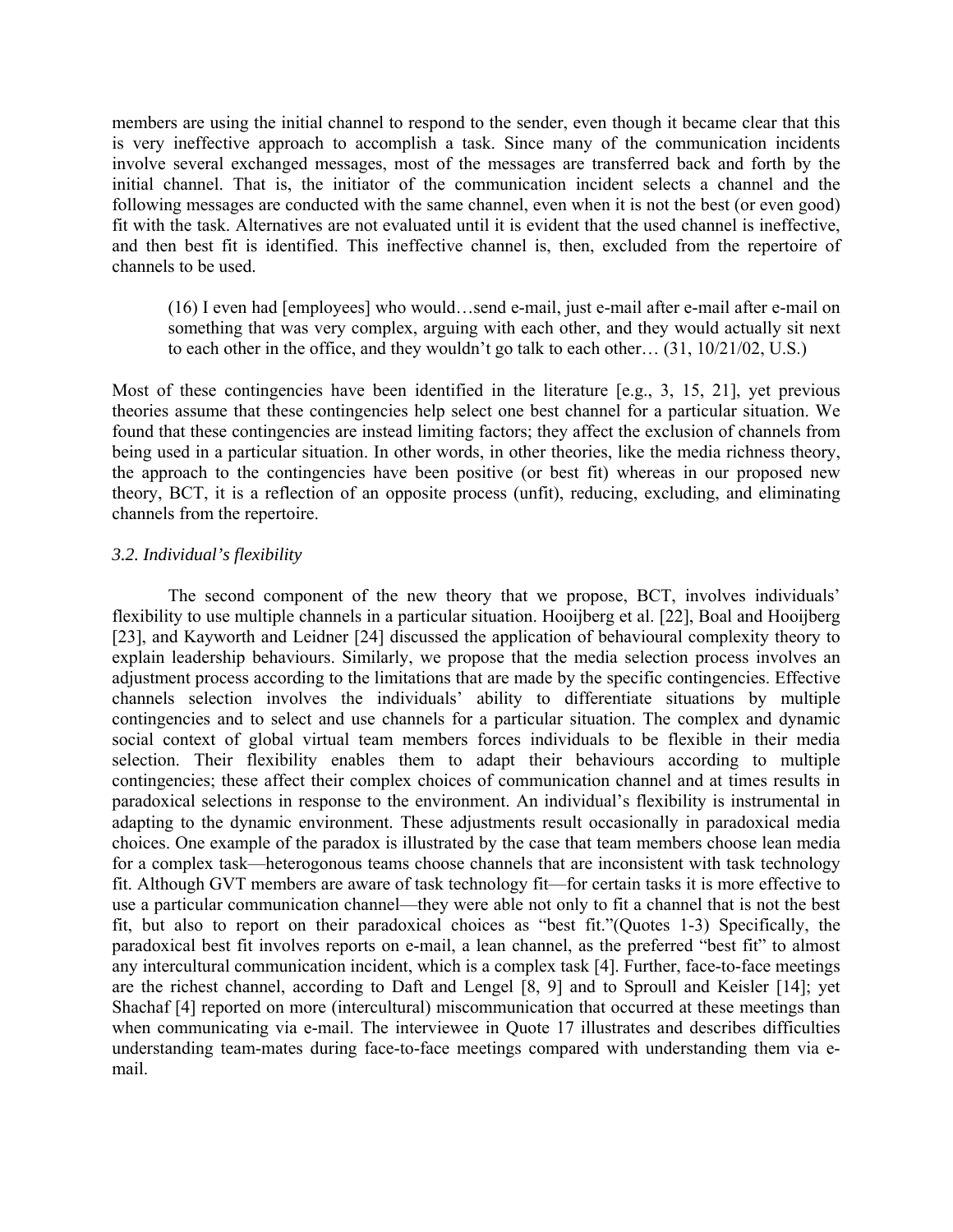(17) Once a group learned how to work via e-mail, they experience difficulties every time they meet face-to-face…via e-mail there is focus; they know to express exactly what they wish to say. With face-to-face, when one is free from this focus, then...the entire communication is out of balance, people say chunks of sentences…you are expecting people that you are communicating with to behave in a certain way, and the observed behaviour does not fit the written style…people that express themselves very precisely in writing are very unorganized; they could be very unorganized when they talk. You never know how long it takes them…how much time they put into…or that they have learned how to express themselves in writing and talking is difficult for them. Anyway, in any face-to-face meeting, you spend about a half of a day experiencing communication difficulty, because people don't understand each other.  $(32, 10/22/02,$  Israel)

In addition to this paradox of task technology fit, GVT members also used technology in a variety of complex ways. For example, Quote 4 shows that multiple channels are simultaneously used in a complicated situation. Complex situations, such as routine teleconference meetings among culturally diverse and geographically dispersed team members, predefined the combination of channels. For example, the use of teleconference and e-Meeting during team meetings enabled team members to overcome predictable and intricate intercultural miscommunication incidents. In particular, GVT members were aware of the difficulties in understanding each other over the phone, due to the reduced cues and increased miscommunication due to accents and pronunciations. It was recognized by these team members that the written language of non-native English speakers is better than their spoken language and that their ability to understand written text is also better than their ability to process the spoken language. For that reason, they combined these channels into a sophisticated use of available communication channels.

Thus, it is clear that individual team members are flexible in their media use for multiple tasks in a complex and paradoxical ways. This flexibility improves their ability to perform their shared tasks.

To sum up, the new theory that we propose here, BCT, provide a holistic explanation of media choices of GVT members. It is composed of a process of excluding channels from media channel repertoire, according to six contingencies. Multiple channels are considered to be used individually or in combination with other channels. Individuals' flexibility to use multiple channels and their use of these channels effectively in complex and at times paradoxical ways is another component of the BCT. The next section focuses attention on revisiting traditional media selection theory and demonstrates the weakness of the explanations of this process by the existing theories.

## **4. Media selection theories revisited**

Media choice of managers and employees was the focus of studies and theories for decades. The major theories of media selection to be revisited are media richness theory [8, 9, 10], task technology fit [11], social presence theory [13, 14], and social influence theory [12]. These classical theories are cited by hundreds of empirical and theoretical papers, many of which involve ICTs.

Media richness theory is a contingency theory, which suggests that the more information a medium conveys, the richer the communication is [8, 9, 10]. The capacity of the information channel is influenced by four criteria: the ability to simultaneously handle multiple cues, including physical presence, voice inflection, body gesture, words, numbers, and graphic symbols; the ability to establish two-way communication and receive instant feedback; the ability to establish personal focus; and the ability to use language variety. Findings suggest that managers prefer rich media for ambiguous communications and leaner media for unequivocal messages [8]. While this theory was developed originally without references to ICTs, ICTs were integrated later. Researchers have long studied the effect of media richness on media choice and the effects of media use on team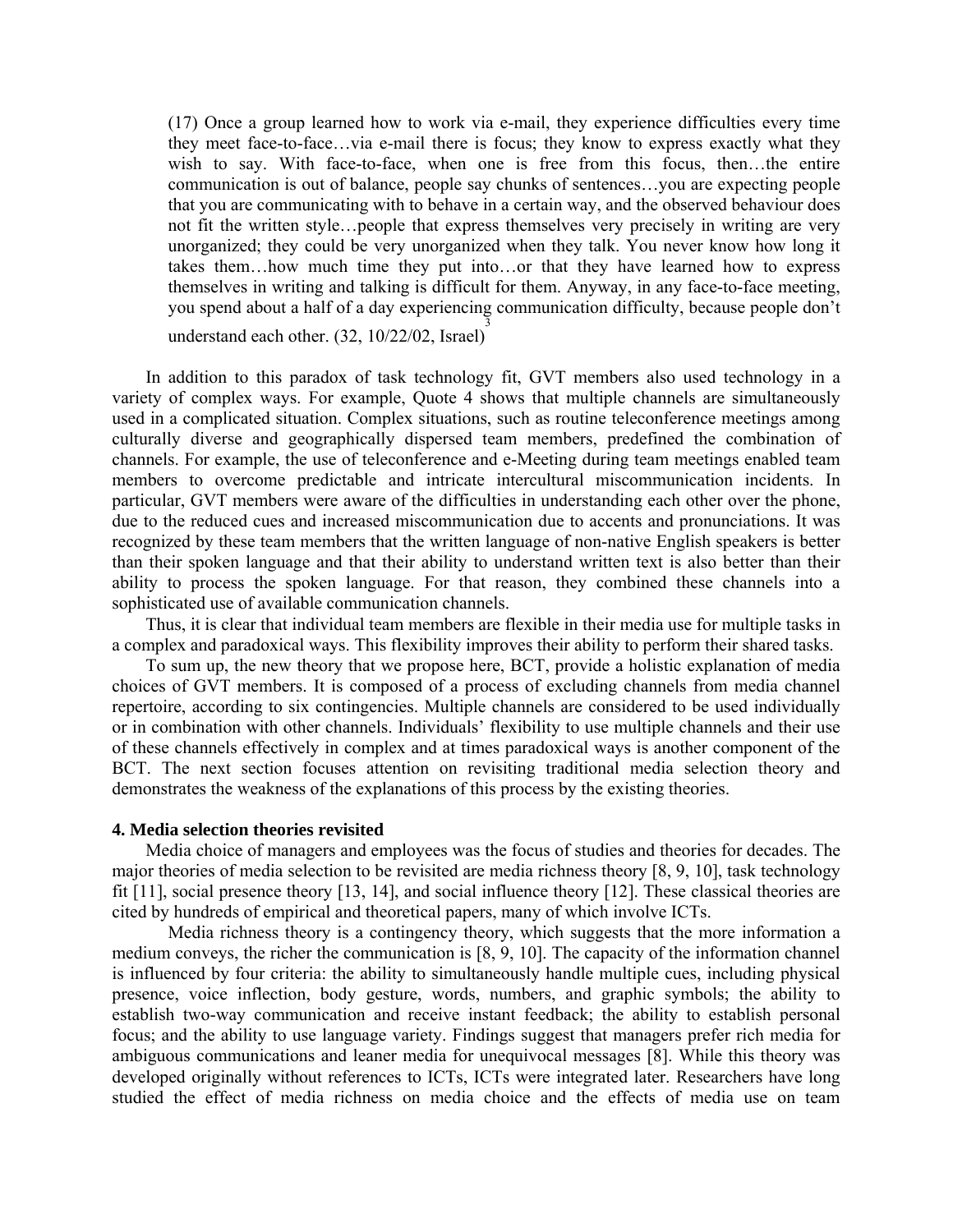performance [25, 26]. Hollingshead, McGrath, and O'Connor [11] modified the contingency framework and further elaborated on task technology fit. Their task technology fit matrix has two axes: the type of task and the type of media channel. There are varying patterns between the information richness of the media and the information richness needs of the tasks. Groups may be less efficient if the media is too rich or too lean for the task at hand.

Yet, interviewees described their choices in a manner that challenges the assumptions on which these theories rely. Media richness theory and task technology fit models assume that selection corresponds to one technology, at one time, for one task. These theories assume that innate media characteristics are matched to the richness of a task and that this fit is universal. They also assume that selection is a rational decision-making process, where individuals identify the need and potential channels they can use, evaluate each one, and then select one. However, the interviews suggest that (a) the choice of a channel is not purely rational but rather satisfying (use of first channel available); (b) the richness of the channels is not the only consideration that defines its fit to the task – multiple contingencies are also involved in this process (such as the social context); and (c) the fit is not merely of one channel for a task but of multiple channels (repertoire of channels) to a task. These three assumptions that have not been met in the context of media choices of GVT members are supported with interviewees' quotes.

(a) Quotes 14 and 15 suggest that the choice of a channel is not purely rational but rather satificing (use of first channel available) [27, 28]. These interviewees explain hypothetical media choices they make when trying to communicate with someone else. The first choice was the phone, but this was not available, the next attempt was chat (using Lotus Sametime), which is a staisficing channel, and the third choice was the cell phone. Quote 14 illustrates a process by which the channel is clearly not the rational choice (it is not based on rational evaluation of all existing options), but the use of the initial channel that triggered the discussion, and as long as this was still satisficing, the conversation went on using this channel (see also Quote 16).

(b) Further, interviewees' descriptions support that the richness of the channels is not the only consideration that defines its fit to the task, but multiple contingencies are also involved in this process. Six contingencies were described above, and these include, in addition to the task at hand, the initial channels, physical proximity and time zone, social proximity and culture, accessibility, and individual preferences.

(c) The final assumption that media richness theory makes and which is not met here is that the fit is not merely of one channel for a task but of multiple channels (repertoire of channels) to a task. Quotes 14 and 15 suggest that a few channels are concurrently considered as "fit" for the task at hand. The interviewees describe how they try to communicate a message in one, two, and three channels (each at a time), and considered each to be appropriate for their communication task. Furthermore, the interviewee in Quote 4 explained how he uses a combination of channels at the same time. Additionally, Quotes 5 and 6 implied "multitasking" in the concurrent use of multiple media channels with using the phone and chat as side conversations.

When GVT members use information and communication technologies or meet face-to-face, they use a combination of channels at the same time. The use of channel combinations is evident at both the individual and group levels. For example, individual team members use chat while talking on the phone or during face-to-face meetings; groups use e-Meeting during their teleconference meetings. The former enable individuals to be multitasking and the latter, by using more than one channel for communication, as one complements the other, creates new capabilities for communication effectiveness. This type of channel combination use (Quote 4) corresponds to the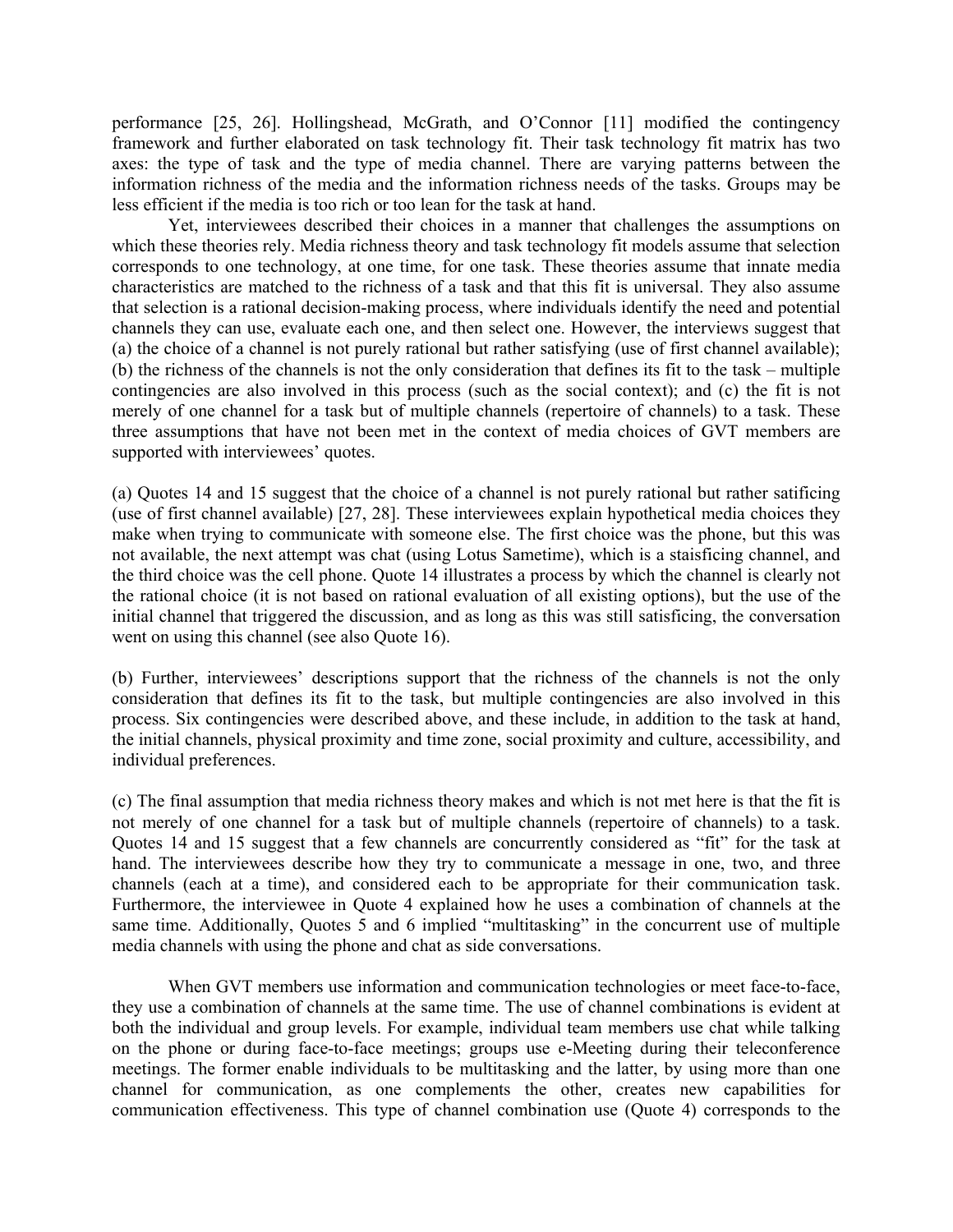idea of "beyond being there" presented by Hollan and Stronetta [29]. They suggest that one of the ways in which electronic media may be better than face-to-face, and not merely an imitation of faceto-face, is by combining channels. Channel combinations, such as e-Meeting and teleconference, is another example of this idea of "beyond being there."

To sum up, while media richness theory and task technology fit are well cited in previous studies, the assumptions on which they are based are not met in the context of media choice of GVT members.

Furthermore, Rice, D'Ambra, and More [3], based on media richness theory, conducted a cross-cultural comparison of organizational media choices and found that only with telephone and email did cultural perceptions of media richness correlate with the theory. Other media channels (faceto-face, business memo, and voice mail) had no cross-cultural agreement regarding degree of media richness. Preferences for face-to-face and telephone correlated with message equivocally. Participants from collectivist cultures rated the telephone as less rich and the business memo as richer than did participants from individualist cultures. Like previous studies, Rice et al.'s [3] research on media choices in a global context did not fully support media richness theory. Rice, et al. [3], while focusing on cross-cultural differences and similarities in intracultural communication, suggested in their conclusion that differing perceptions of media richness would complicate intercultural communication. "Many elaborations [to media richness theory] have been suggested . . . such as situational constraints, symbolic uses and values, initiator-receiver distinctions, sequences of media use, effects of time and experience, and social information-processing."[3, p. 21]. Further, Robert and Dennis [30] emphasized the paradox of richness effects on media use and claimed that "[t]he paradox of richness lies in its duality of impact: from a cognitive perspective, rich media high in social presence simultaneously acts to both improve and impair performance." [p. 10]

Another media choice theory is the social presence theory, which states that the higher the capabilities of the medium are to convey visual and non-verbal cues, the higher the social presence of individuals will be [13]. Social presence refers to the degree to which a medium allows a user to establish a personal connection with others. A high presence medium (face-to-face) is rated more personal, sociable, and warm, unlike a low presence medium (e-mail), which is less personal and less sociable. The theory suggests that the level of social presence needed for a particular communication incident determines the medium. The theoretical foundation of social presence draws from Daft and Lengel's [8, 9] media richness theory. Social presence, which is affected by the communication channel, is a subjective perception of the interaction realness in the communication incident. Based on the social presence theory electronic media channels are leaner than traditional face-to-face and phone channels. The lack of social cues, lack of context (physical environment), and lack of nonverbal behavior reduce both the static and dynamic cues of the communication. Interactions are more impersonalized and task oriented when e-mail is used. Further, the decrease in social cues has a deregulating effect on communication. Specifically, people overestimated their contribution as well as the number of messages they received. Other effects of reduced social cues are status equalization and uninhibited behavior—such as flaming, communicating bad news, and flouting social conventions [14].

Therefore, richness or leanness is not an inherent property of e-mail (as perceived by media richness theory), but an emergent property of the interaction of the e-mail medium with its organizational context [31]. Accordingly, managers are not passive recipients of data, but active producers of meanings. Likewise, Markus [15] emphasizes that the social context is more important than the medium itself for communication effectiveness. Even a lean medium can be rich if the organizational context supports it.

Another effort to cope with the anomalies in media richness theory was made by Schmitz and Fulk [12] who proposed a social influence model of technology use. The model suggests that media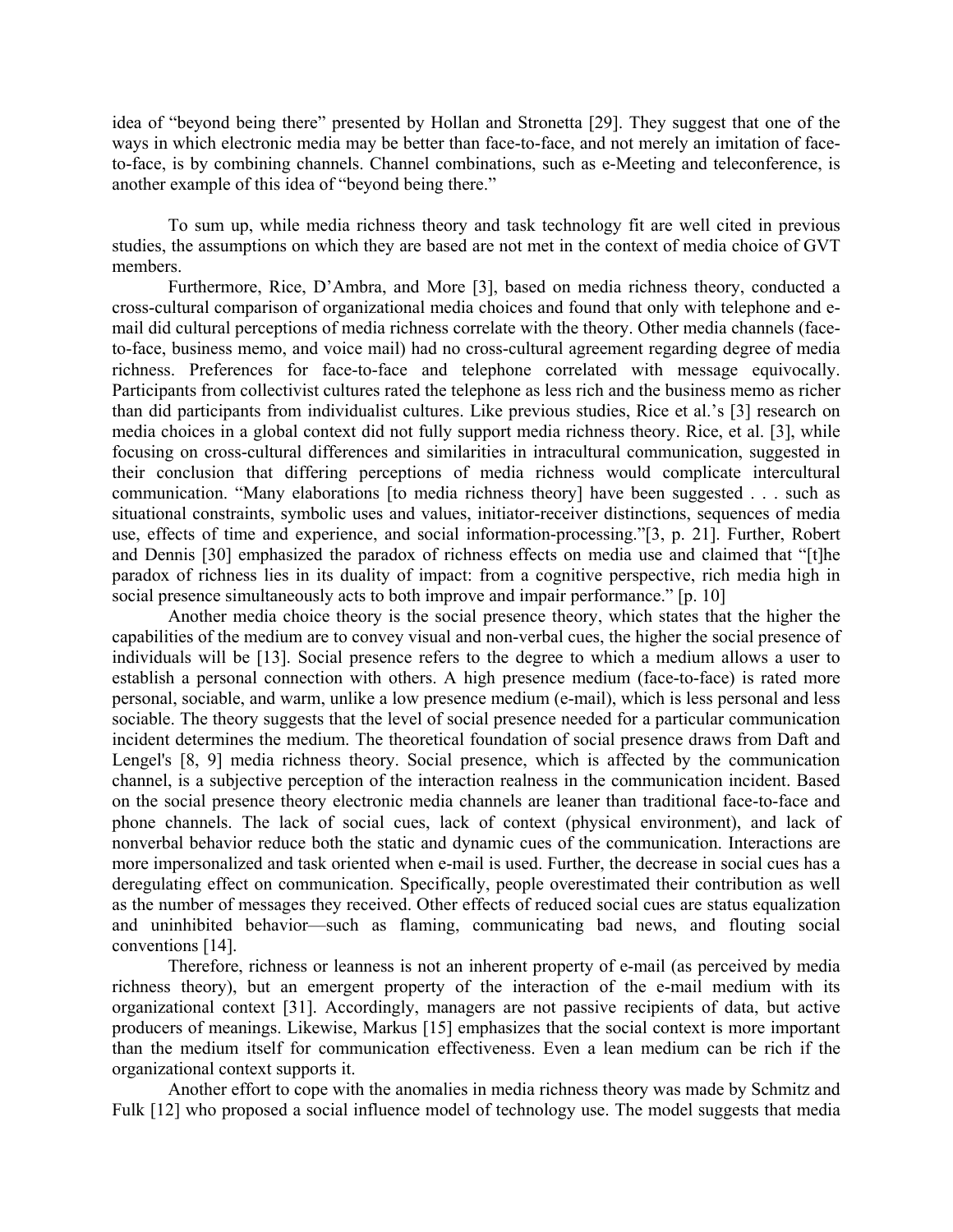perception is in part socially constructed; media choice is affected not only by the characteristics of the channel itself but also by the perception of the media channel. The theory predicts that media choice will be affected by individual preferences and also to a certain extent by the social process.

The social influence model and the social presence theory suggest a subjective process of media selection. They suggest that the social context of individuals and groups influences their media selection. It assumes members' homogeneity within social groups and heterogeneity among different social groups. However, global virtual teams (GVT) are geographically dispersed, culturally diverse, and heterogeneous. Thus, this assumption was not confirmed. In reality, the two unique characteristics of GVT, geographical dispersion and cultural diversity, create discontinuities among team members [7]. The social context of GVT members is not shared across multiple sites and countries. Individual team members act according to the impact of multiple social environments and develop, to a certain extent, their own team social context. Thus, GVT members behave in multiple ways when it comes to their use of media channels that cross team boundaries.

Although there is not a strong empirical support to these social theories, the socio-cultural context of GVT should not be overlooked. Media perception varies among team members from different countries and media selection also varies when intercultural communication is involved [4]. A few studies on (dispersed) virtual teams have also focused on the process of media selection. First, reports supporting media richness theory suggested that virtual team members tended to use face-toface and telephone for the more ambiguous tasks and synchronous collaborative technology for more routine tasks. However, later, Maznevski and Chodoba [21] observed that team members were able to adjust to technology for more ambiguous tasks as well. For example, brainstorming was conducted in face-to-face meetings during the first stages of teamwork but later on was accomplished using collaborative technology. Although media choices were consistent with media richness theory, the fact that researchers did not find an exact correspondence between message characteristics and media choice suggests the importance of the role of social context in media selection and the effect of the structural characteristics of the team. Maznevski and Chodoba [21] claimed that the higher the task interdependence, the more communication incidents are expected to occur. They argue that because message complexity increases with the number of borders, cultures, organizations, and professions spanned, communication requires richer media when crossing such boundaries. These findings emphasize the need for a theory that can capture the complexity of media selection process in these multifaceted and ambiguous situations, of which global virtual team members are part. The new theory that we proposed here, BCT, aims to improve our understanding of this process among GVT members.

## **5. Conclusion**

In an effort to provide a better understanding of media selection processes described by GVT members, we proposed a new behavioural complexity theory and discussed its assumptions and its components, i.e., channel repertoire and flexibility. We revisited traditional media selection theories and suggested that behavioural complexity theory has more explanatory power over traditional theories in that it captures the complexity and paradox involved in this process. We provide illustration of behavioural complexity theory that is based on a case study of GVT in a multinational corporation.

Specifically we claim that media choice is a process of elimination, excluding channels and limiting channel repertoire in a particular situation. This process is affected by six contingencies: physical proximity, task at hand, social proximity, sender and receiver accessibility to use a channel, individual preferences about a channel, and the initial channel.

Further we claim that the flexibility of individuals to use multiple channels for a particular task, and to use combinations of channels at the same time, is a critical adjustment process. The findings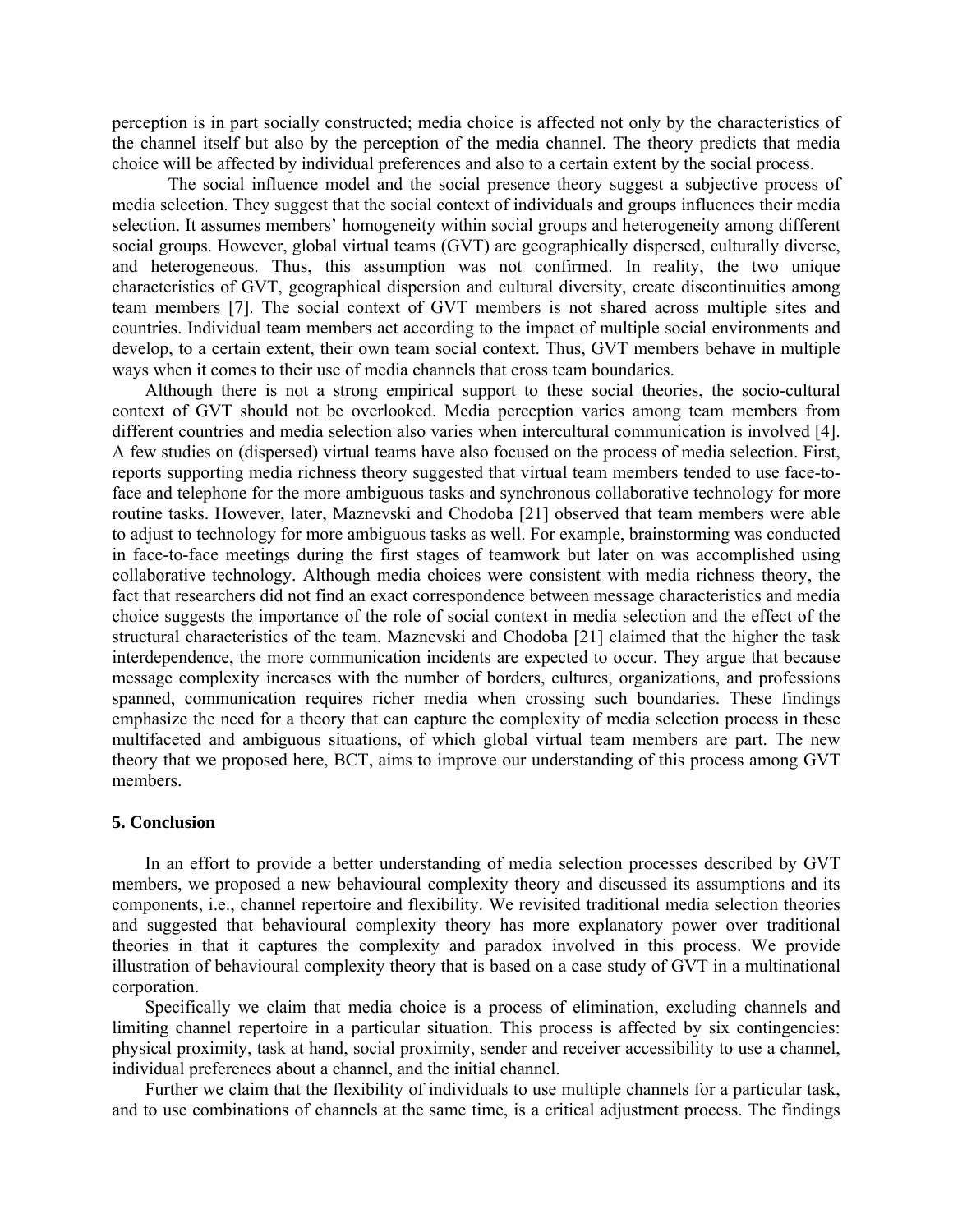suggest a more naturalistic way of media selection in GVT contexts. Because communication is an essential part of working in GVTs, channels selection may affect team performance. The six contingencies suggested in the proposed BCT can be used to educate employees who work in GVT environments in order to perform their tasks more effectively. For example, although currently GVT members tend to continue using initial channel of communications, they may be more self-aware of the process and reconsider better channel or range of channels for communication. In addition, instead of multi-channel use evolving, GVT members could consciously choose to use multichannels for complex tasks. Furthermore, GVT members should be aware of the process in which channels are excluded from a repertoire of channels and should be flexible and able to effectively use a variety of channels in any particular situation. We hope that this research informs both practitioners and researchers who are involved in media selection for GVT contexts.

Future research should focus on the channel elimination process and on the utilization of multiple channels simultaneously. One of the limitations of this paper is that the theory was developed based on data that was collected from one organization. We hope that future studies will examine the transferability of this theory to other settings.

### **6. References**

- [1] N. Kumar and I. Benbasat, Para-social presence and communication capabilities of a website: A theoretical perspective, *e-Service Journal* 1(3)(2002) 5-24.
- [2] A.P. Massey, C.Y. Hung, M. Montoya-Weiss, and V. Ramesh, When culture and style aren't about clothes: Perceptions of task-technology "fit" in GVTs. In: *Proceedings of GROUP '01*  (Boudler, CO, 2001) 207-213.
- [3] R.E. Rice, J. D'Ambra and E. More, Cross-cultural comparison of organizational media evaluation and choice, *Journal of Communication* 48 (3) (1998) 3-26.
- [4] P. Shachaf, Bridging cultural diversity through e-mail, *Journal of Global Information Technology Management* 8(2)(2005) 46-60.
- [5] K. Steinwachs, Information and culture the impact of national culture on information processes, *Journal of Information Science* 25(3)(1999) 193-204.
- [6] P. Fichman-Shachaf, *Global Virtual Teams: The Impact of Cultural Diversity and Information and Communication Technology on Team Effectiveness.* (Unpublished doctoral dissertation, University of North Carolina, Chapel Hill, 2003).
- [7] M.B. Watson-Manheim, K.M. Chudoba and K. Crowston, Discontinuities and continuities: A new way to understand virtual work, *Information Technology and People* 15(3)(2002) 191-209.
- [8] R.L. Daft, and R.H. Lengel, Organizational information requirements, media richness and structural design. *Management Science* 32(5) (1986) 554-572.
- [9] R.L. Daft, R.H. Lengel and L.K. Trevino, Message equivocality, media selection, and manager performance: Implications for information systems, *MIS Quarterly* 11(3)(1987) 355-366.
- [10] R.H. Lengel and R.L. Daft, The selection of communication media as an executive skill, *Academy of Management Executive* 2(3)(1988) 225-232.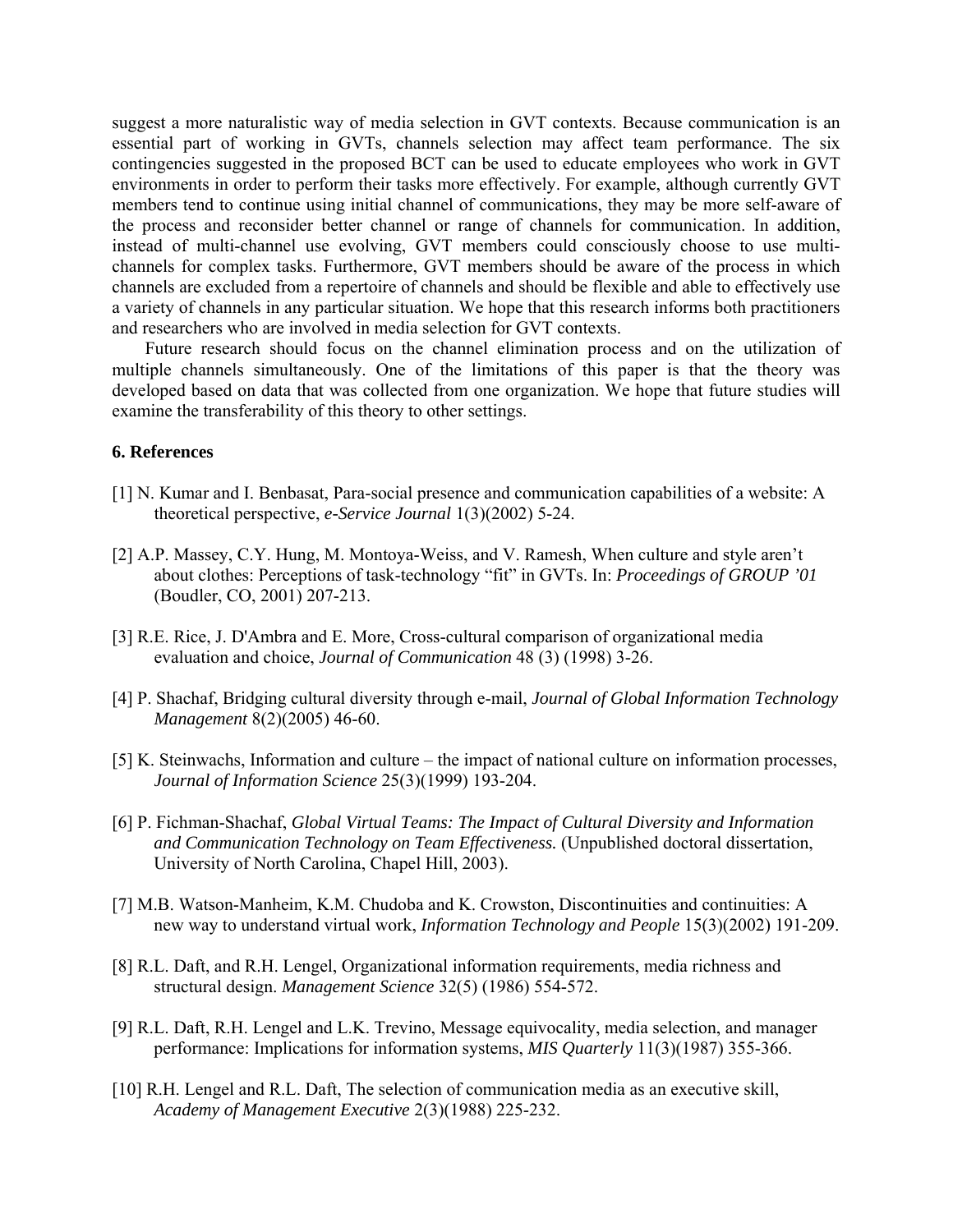- [11] A.B. Hollingshead, J.E. McGrath and M. O'Connor, Group task performance and communication technology: a longitudinal study of computer-mediated versus face-to-face work groups, *Small Group Research* 24(3) (1993) 307-324.
- [12] J. Schmitz and J. Fulk, Organizational colleagues, media richness, and electronic mail, *Communication Research* 18(4)(1991) 487-523.
- [13] J. Short, E. Williams and B. Christie, *The Social Psychology of Telecommunication* (John Wiley & Sons, New York, 1976).
- [14] L. Sproull and S. Keisler, Reducing social context cues: Electronic mail in organizational communication, *Management Science* 32(11)(1986) 1492-1513.
- [15] L. Markus, Electronic mail as the medium for managerial choice. *Organization Science* 5(1994) 502-527.
- [16] B. Glaser and A. Strauss, *The Discovery of Grounded Theory: Strategies for Qualitative Research* (Aldine, Chicago, 1997).
- [17] M.B. Miles and M.A. Huberman, *Qualitative Analysis: An Expanded Sourcebook* (Sage, Tausand Oak, CA, 1994).
- [18] B.L. Berg, *Qualitative Research Methods for the Social Sciences* (Allyn & Bacon, Needham Heights, MA, 2001).
- [19] U. Kelle, Theory building in qualitative research and computer programs for the management of textual data, *Sociological Research Online* 2(2)(1997). Available at: http://www.socresonline.org.uk/socresonline/2/2/1.html (accessed 13 November 2003).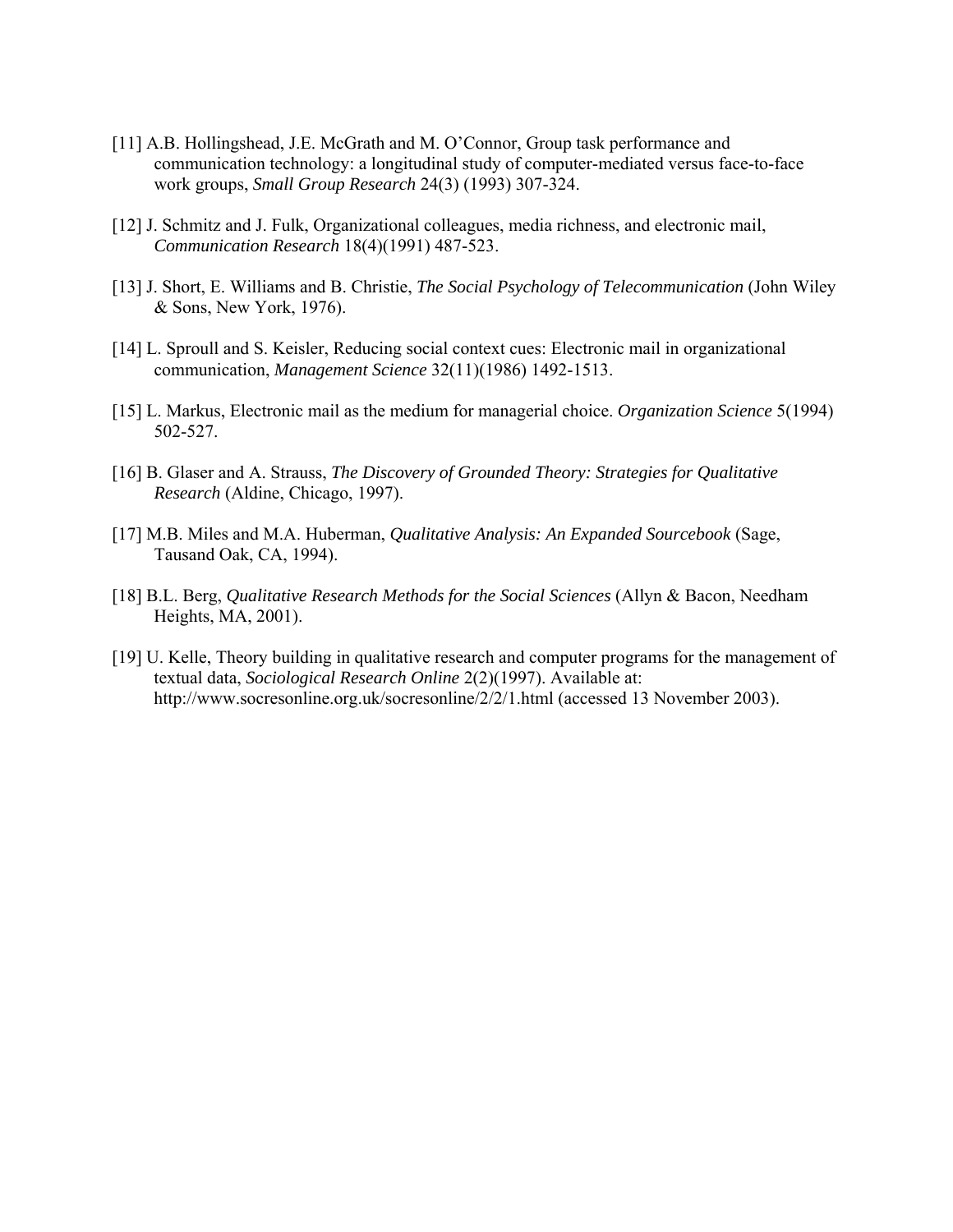- [20] A. Coffey, B. Holbrook and P. Atkinson, Qualitative data analysis: Technologies and representations. *Sociological Research Online* 1(1) (1996). Available at: http://www.socresonline.org.uk/socresonline/1/1/4.html (accessed 13 November 2003)
- [21] L.M. Maznevski and K.M. Chudoba, Bridging space over time: Global virtual team dynamics and effectiveness, *Organization Science* 11(5)(2000) 473-492.
- [22] R. Hooijberg, J.G. Hunt and G.E. Dodge, Leadership complexity and development of the Leaderplex model, *Journal of Management* 23(3)(1997) 375-408.
- [23] K.B. Boal and S. Hooijberg, Strategic leadership research: Moving on, *Leadership Quarterly*  11(4)(2001) 515-549.
- [24] T.R. Kayworth and D.E. Leidner, Leadership effectiveness in global virtual teams, *Journal of Management Information Systems* 18(3)(2001) 7-40.
- [25] A. Malhotra and A. Majchrzak, Virtual workplace technologies, *MIT Sloan Management Review*  46(2)(2005), 11-12.
- [26] K. S. Suh, Impact of communication medium on task performance and satisfaction: An examination of media-richness theory, *Information and Management* 35(5)(1999), 295-312.
- [27] H.A. Simon, A behavioral model of rational choice, *The Quarterly Journal of Economics*  69(1)(1955), 99-118.
- [28] H.A. Simon, Rational decision making in business organizations, *The American Economic Review* 69(4)(1979), 493-513.
- [29] J. Hollan and S. Stronetta, Beyond being there. In: *Proceedings of the ACM Conference on Human Factors in Computing Systems* (Monterey, CA, 1992) 119-125.
- [30] L.P. Robert and A.R. Dennis, Paradox of richness: A cognitive model of media choice, *IEEE Transactions on Professional Communication* 48(1)(2005), 10-21.
- [31] A.S. Lee, Electronic mail as a medium for rich communication: An empirical investigation using hermeneutic interpretation, *MIS Quarterly* 18(2)(1994) 143-157.

#### **Acknowledgment**

We would like to thank Alice Robbin for her insightful comments and would also like to thank the anonymous reviewers.